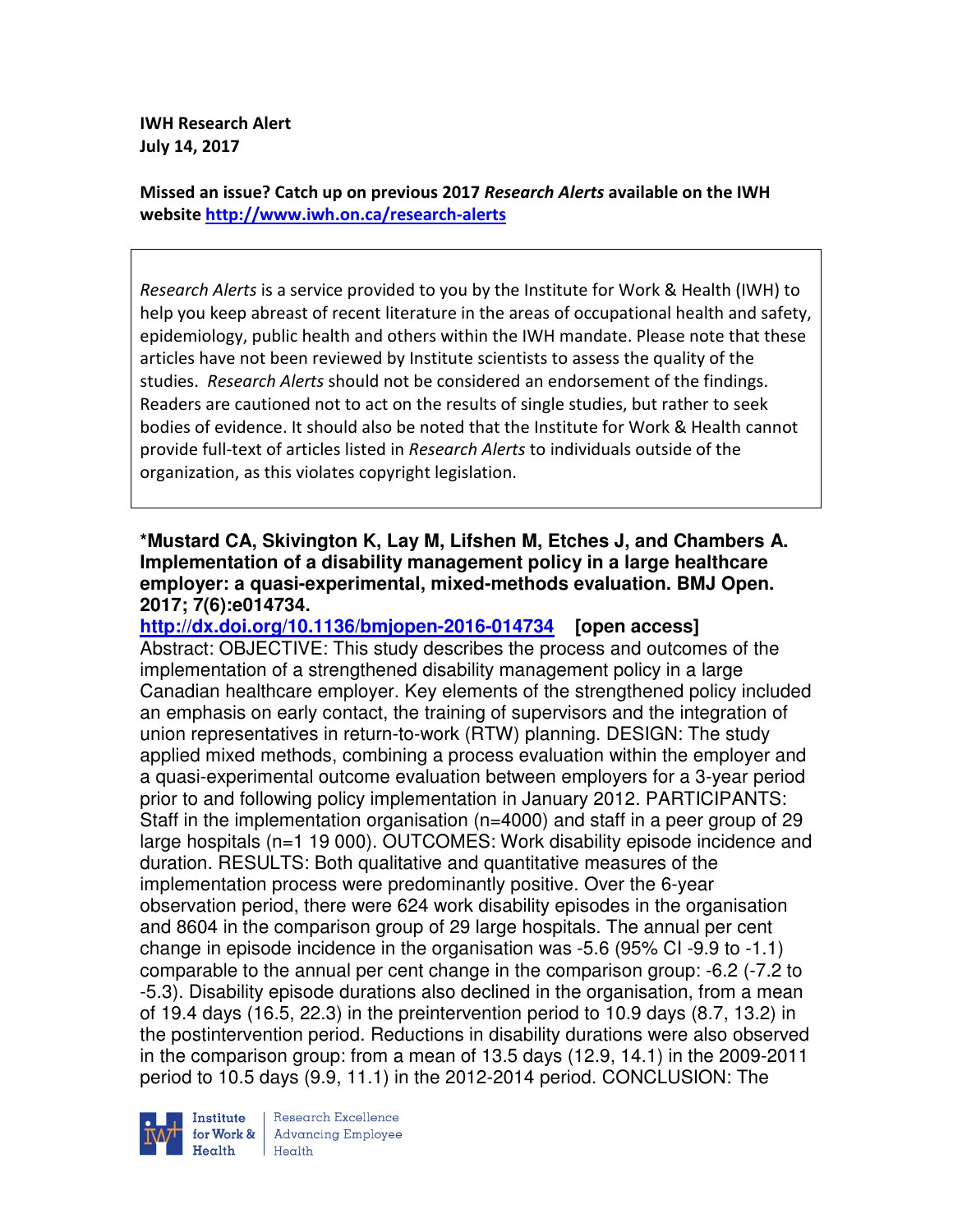incidence of work disability episodes and the durations of work disability declined strongly in this hospital sector over the 6-year observation period. The implementation of the organisation's RTW policy was associated with larger reductions in disability durations than observed in the comparison group

### **Alexander L, Cooper K, Mitchell D, and MacLean C. Effectiveness of vocational rehabilitation on work participation in adults with musculoskeletal disorders: an umbrella review protocol. JBI Database of Systematic Reviews and Implementation Reports. 2017; 15(6):1518-1521. http://dx.doi.org/10.11124/JBISRIR-2016-003133**

Abstract: REVIEW QUESTION/OBJECTIVE:: The objective of this umbrella review is to determine the effectiveness of vocational rehabilitation on work participation in working age adults with musculoskeletal disorders (MSDs). More specifically the review will address the following questions

### **Ameri M, Schur L, Adya M, Bentley FS, McKay P, and Kruse D. The disability employment puzzle: a field experiment on employer hiring behavior. ILR Review. 2017; [epub ahead of print]. http://dx.doi.org/10.1177/0019793917717474**

# **Bartys S, Frederiksen P, Bendix T, and Burton K. System influences on work disability due to low back pain: an international evidence synthesis. Health Policy. 2017; [epub ahead of print].**

# **http://dx.doi.org/10.1016/j.healthpol.2017.05.011**

Abstract: Work disability due to low back pain is a significant global health concern. Current policy and practice aimed at tackling this problem is largely informed by the biopsychosocial model. Resultant interventions have demonstrated some small-scale success, but they have not created a widespread decrease in work disability. This may be explained by the underrepresentation of the less measurable aspects in the biopsychosocial evidence base; namely the influence of relevant systems. Thus, a 'best-evidence' synthesis was conducted to collate the evidence on how compensatory (worker's compensation and disability benefits), healthcare and family systems (spouse/partner/close others) can act as obstacles to work participation for those with low back pain. Systematic searches of several scientific and grey literature sources were conducted, resulting in 1762 records. Following a systematic exclusion process, 57 articles were selected and the evidence was assessed using a system adapted from previous large-scale policy reviews conducted in this field. Results indicated how specific features of relevant systems could act as obstacles to individual efforts/interventions aimed at tackling work disability due to LBP. These findings reinforce the need for a 'whole-systems' approach, with all key players onside and have implications for the revision of current biopsychosocial-informed policy and practice

## **Beus JM and Taylor WD. Working safely at some times and unsafely at others: a typology and within-person process model of safety-related work**



**Institute** Research Excellence<br> **for Work &** Advancing Employee<br> **Health** Health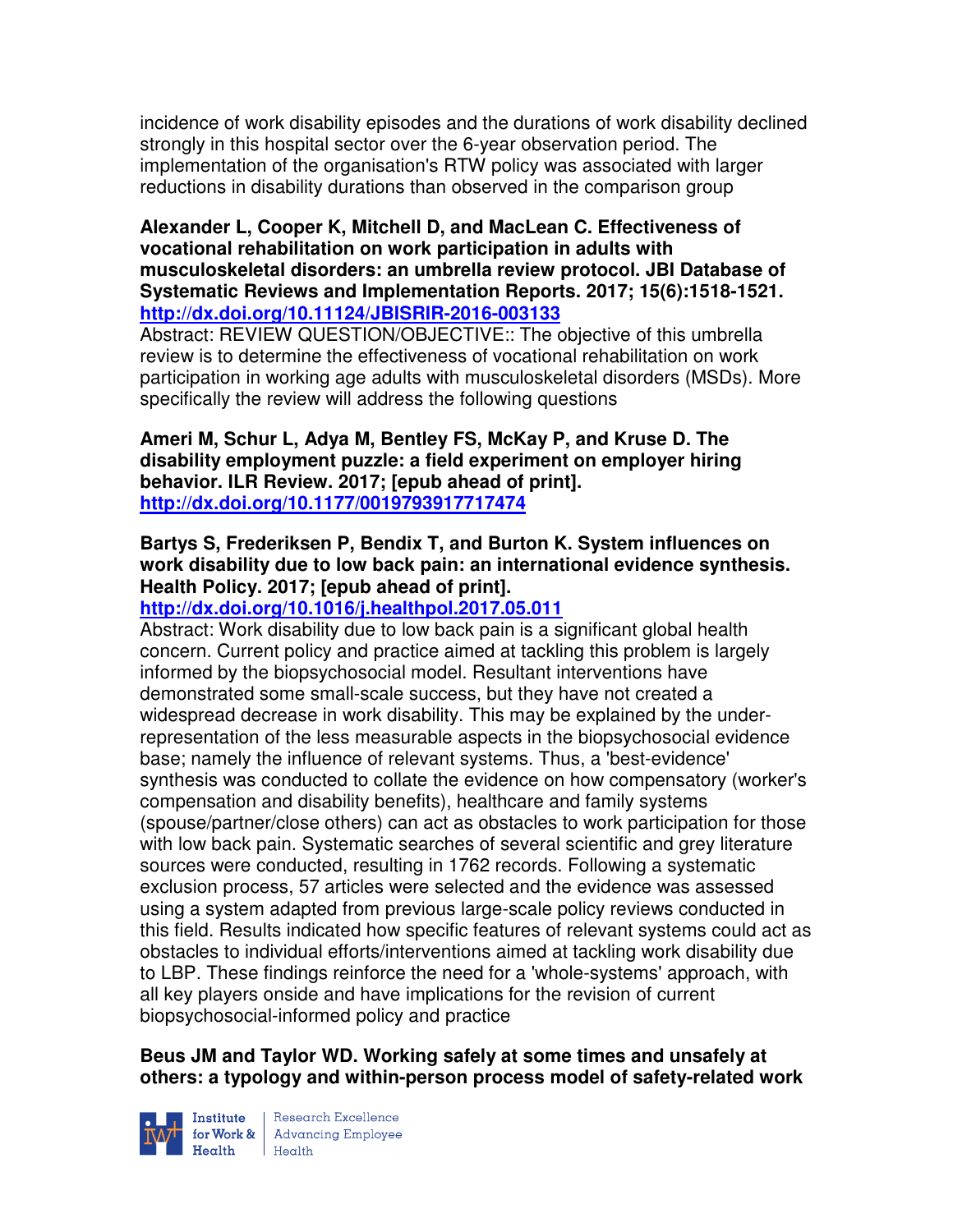# **behaviors. Journal of Occupational Health Psychology. 2017; [epub ahead of print].**

# **http://dx.doi.org/10.1037/ocp0000092**

Abstract: Why do individuals choose to work safely in some instances and unsafely in others? Though this inherently within-person question is straightforward, the preponderance of between-person theory and research in the workplace safety literature is not equipped to answer it. Additionally, the limited way in which safety-related behaviors tend to be conceptualized further restricts understanding of why individuals vary in their safety-related actions. We use a goal-focused approach to conceptually address this question of behavioral variability and contribute to workplace safety research in 2 key ways. First, we establish an updated typology of safety-related behaviors that differentiates behaviors based on goal choice (i.e., safe vs. unsafe behaviors), goaldirectedness (i.e., intentional vs. unintentional behaviors), and the means of goal pursuit (i.e., commission vs. omission and promotion vs. prevention-focused behaviors). Second, using an expectancy-value theoretical framework to explain variance in goal choice, we establish within-person propositions stating that safety-related goal choice and subsequent behaviors are a function of the target of safety-related behaviors, the instrumentality and resource requirement of behaviors, and the perceived severity, likelihood, and immediacy of the threats associated with behaviors. Taken together, we define what safety-related behaviors are, explain how they differ, and offer propositions concerning when and why they may vary within-persons. We explore potential between-person moderators of our theoretical propositions and discuss the practical implications of our typology and process model of safety-related behavior. (PsycINFO Database Record

### **Boden C, Bidonde J, and Busch A. Gaps exist in the current guidance on the use of randomized controlled trial study protocols in systematic reviews. Journal of Clinical Epidemiology. 2017; 85:59-69. http://dx.doi.org/10.1016/j.jclinepi.2017.04.021**

Abstract: OBJECTIVES: The use of trial registry records and randomized controlled trial (RCT) study protocols can assist systematic reviewers in evaluating and, possibly, minimizing publication and selective reporting biases. This study examined current guidance on the use of registry records and RCT study protocols from key systematic review organizations, institutes, and collaborations. STUDY DESIGN AND SETTING: Handbooks, guidelines, and standard documents from key systematic review organizations and the EQUATOR network database were identified. Textual excerpts providing guidance on the use of trial registry records, RCT protocols, and ongoing/unpublished studies were extracted independently by two reviewers and coded into a systematic review framework. RESULTS: Eleven documents published in English between 2009 and 2016 were included. Guidance for using RCT protocols and trial registry records was provided for 7 of 16 framework categories, and guidance for using unpublished and ongoing studies was



Research Excellence Finantium Research Excellence<br>
Finantium Research Employee<br>
Realth Health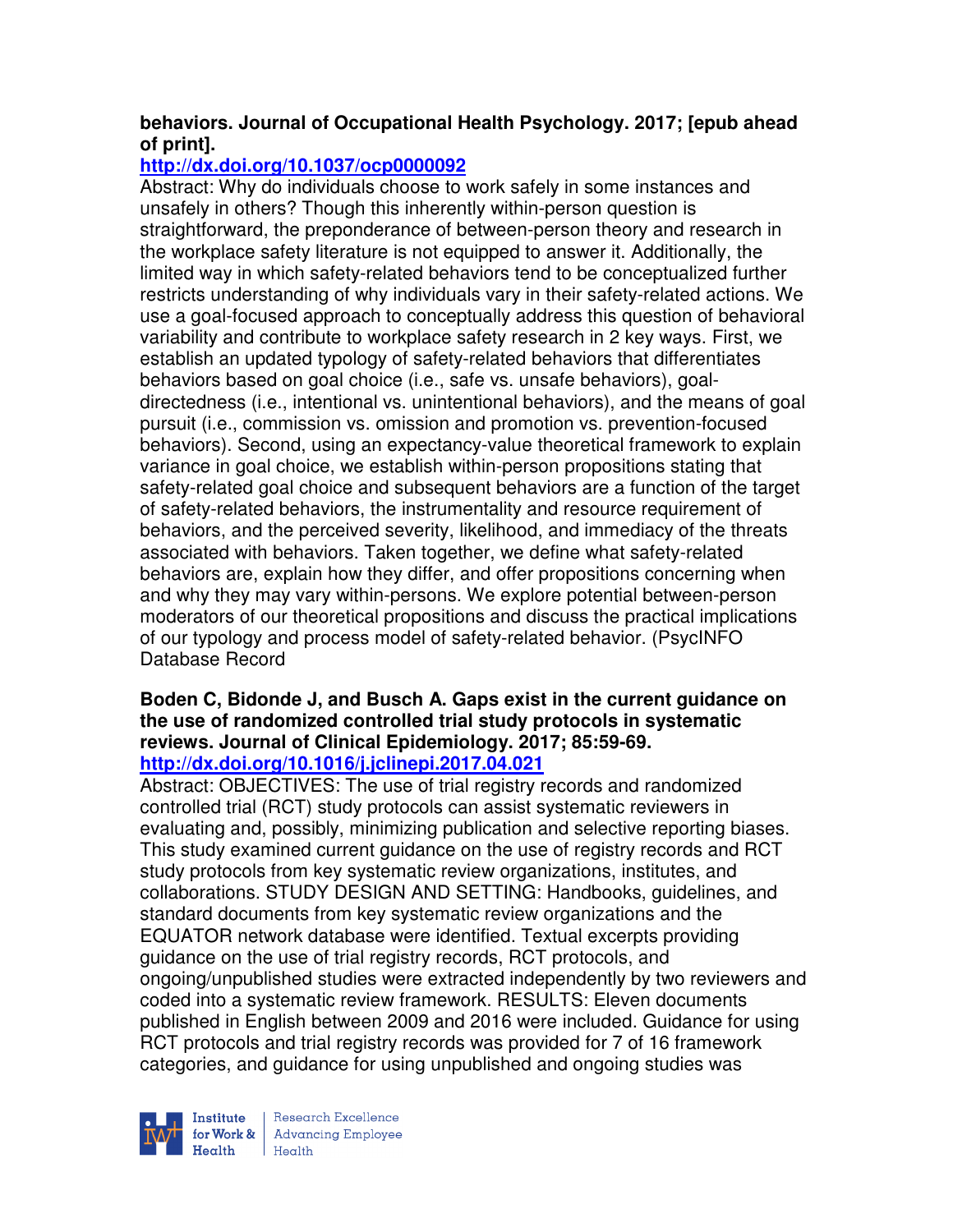available for 8 of 16 categories. CONCLUSION: This study identified gaps and ambiguities in language in guidance on the use of RCT protocols and trial registry records. To encourage and assist reviewers to use trial registry records and RCT study protocols in systematic reviews, current guidance should be expanded and clarified

#### **Casey T, Griffin MA, Flatau Harrison H, and Neal A. Safety climate and culture: integrating psychological and systems perspectives. Journal of Occupational Health Psychology. 2017; 22(3):341-353. http://dx.doi.org/10.1037/ocp0000072**

Abstract: Safety climate research has reached a mature stage of development, with a number of meta-analyses demonstrating the link between safety climate and safety outcomes. More recently, there has been interest from systems theorists in integrating the concept of safety culture and to a lesser extent, safety climate into systems-based models of organizational safety. Such models represent a theoretical and practical development of the safety climate concept by positioning climate as part of a dynamic work system in which perceptions of safety act to constrain and shape employee behavior. We propose safety climate and safety culture constitute part of the enabling capitals through which organizations build safety capability. We discuss how organizations can deploy different configurations of enabling capital to exert control over work systems and maintain safe and productive performance. We outline 4 key strategies through which organizations to reconcile the system control problems of promotion versus prevention, and stability versus flexibility. (PsycINFO Database Record

### **Contreary K, Honeycutt T, Bailey M, and Mastrianni J. Patterns of employment and allowances for disability insurance applicants. DRC brief. Washington, DC: Center for Studying Disability Policy, Mathematica Policy Research; 2017.**

**https://www.mathematica-mpr.com/our-publications-andfindings/publications/patterns-of-employment-and-allowances-fordisability-insurance-applicants** 

**Elbers NA, Chase R, Craig A, Guy L, Harris IA, Middleton JW, Nicholas MK, Rebbeck T, Walsh J, Willcock S, Lockwood K, and Cameron ID. Health care professionals' attitudes towards evidence-based medicine in the workers' compensation setting: a cohort study. BMC Medical Informatics and Decision Making. 2017; 17(1):64.** 

**http://dx.doi.org/10.1186/s12911-017-0460-2 [open access]**

Abstract: BACKGROUND: Problems may arise during the approval process of treatment after a compensable work injury, which include excess paperwork, delays in approving services, disputes, and allegations of over-servicing. This is perceived as undesirable for injured people, health care professionals and claims managers, and costly to the health care system, compensation system, workplaces and society. Introducing an Evidence Based Medicine (EBM) decision tool in the workers' compensation system could provide a partial



Institute Research Excellence<br>
for Work & Advancing Employee<br>
Health Health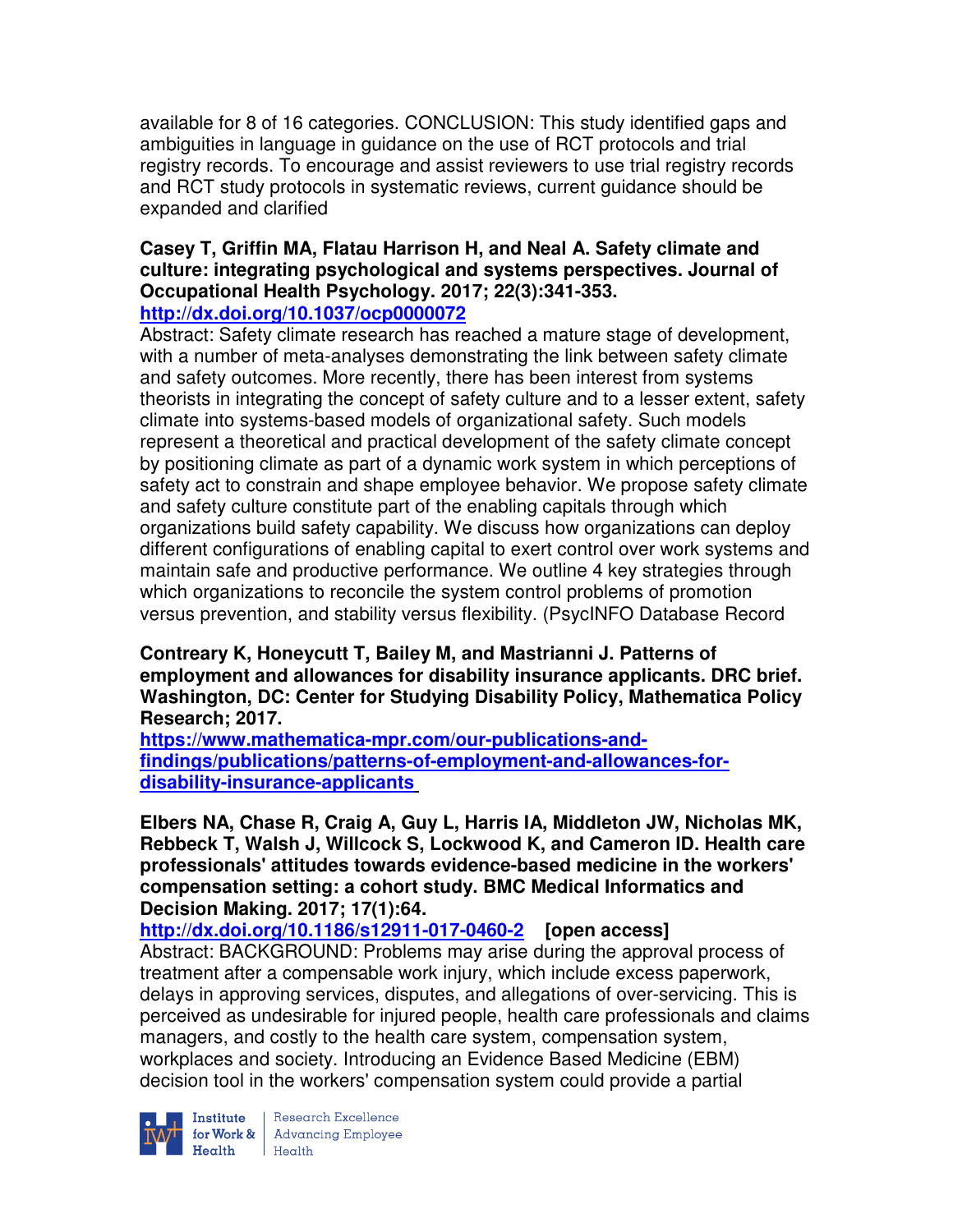solution, by reducing uncertainty about effective treatment. The aim of this study was to investigate attitudes of health care professionals (HCP) to the potential implementation of an EBM tool in the workers' compensation setting. METHODS: The study has a mixed methods design. The quantitative study consisted of an online questionnaire asking about self-reported knowledge, attitudes and behaviour to EBM in general. The qualitative study consisted of interviews about an EBM tool being applied in the workers' compensation process. Participants were health care practitioners from different clinical specialties. They were recruited through the investigators' clinical networks and the workers' compensation government regulator's website. RESULTS: Participants completing the questionnaire  $(n = 231)$  indicated they were knowledgeable about the evidence-base in their field, but perceived some difficulties when applying EBM. General practitioners reported having the greatest obstacles to applying EBM. Participants who were interviewed ( $n = 15$ ) perceived that an EBM tool in the workers' compensation setting could potentially have some advantages, such as reducing inappropriate treatment, or over-servicing, and providing guidance for clinicians. However, participants expressed substantial concerns that the EBM tool would not adequately reflect the impact of psychosocial factors on recovery. They also highlighted a lack of timeliness in decision making and proper assessment, particularly in pain management. CONCLUSIONS: Overall, HCP are supportive of EBM, but have strong concerns about implementation of EBM based decision making in the workers' compensation setting. The participants felt that an EBM tool should not be applied rigidly and should take into account clinical judgement and patient variability and preferences. In general, the treatment approval process in the workers' compensation insurance system is a sensitive area, in which the interaction between HCP and claims managers can be improved

**Fields A, Uppal S, and LaRochelle-Cote S. The impact of aging on labour market participation rates. Insights on Canadian Society. 2017; June:1-10. http://www.statcan.gc.ca/pub/75-006-x/2017001/article/14826-eng.pdf** 

**Fisher GG, Chaffee DS, Tetrick LE, Davalos DB, and Potter GG. Cognitive functioning, aging, and work: a review and recommendations for research and practice. Journal of Occupational Health Psychology. 2017; 22(3):314- 336.** 

### **http://dx.doi.org/10.1037/ocp0000086**

Abstract: There is a larger proportion and number of older adults in the labor force than ever before. Furthermore, older adults in the workforce are working until later ages. Although a great deal of research has examined physical health and well-being of working older adults, less research has focused on cognitive functioning. The purpose of this article is to provide a broad contemporary and multidisciplinary review of the intersection between cognitive functioning, aging, and work as a follow-up to a paper previously written by Fisher et al. (2014). We begin by providing definitions and background about cognitive functioning and

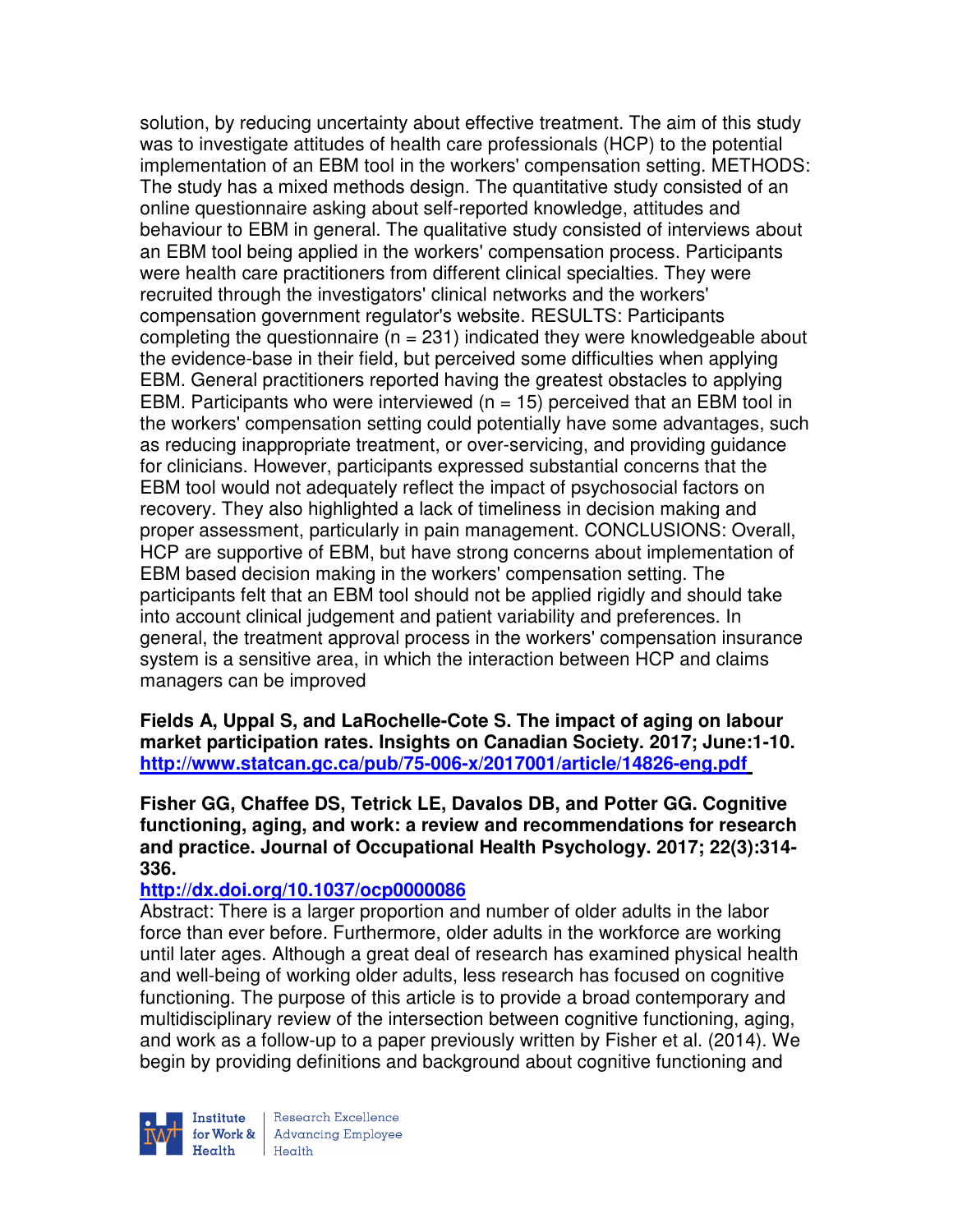how it changes over the life span. Next we discuss theories relevant to the intersection of cognitive functioning and work, including the use-it-or-lose-it hypothesis, the cognitive reserve hypothesis, hypotheses regarding environmental influences on intellectual functioning, and the job-demandsresources model. Then we summarize recent research about the effects of work on cognitive functioning, as well as ways that cognitive functioning may influence work motivation, learning, development, training, and safety. We conclude by emphasizing the importance of person-environment fit, suggesting avenues for future research, and discussing practical implications for the field of occupational health psychology. (PsycINFO Database Record

**Frontera WR, Bean JF, Damiano D, Ehrlich-Jones L, Fried-Oken M, Jette A, Jung R, Lieber RL, Malec JF, Mueller MJ, Ottenbacher KJ, Tansey KE, and Thompson A. Rehabilitation research at the National Institutes of Health. Neurorehabilitation and Neural Repair. 2017; 31(4):304-314. http://dx.doi.org/10.1177/1545968317698875 [open access]** 

### **Di Girolamo N and Reynders RM. Health care articles with simple and declarative titles were more likely to be in the Altmetric Top 100. Journal of Clinical Epidemiology. 2017; 85:32-36.**

# **http://dx.doi.org/10.1016/j.jclinepi.2016.11.018**

Abstract: OBJECTIVES: The aim of this study was to assess whether specific title characteristics could influence the likelihood of being included in the "Altmetric Top 100." METHODS: We conducted a 1:2 matched case-control study with the cases being the health care articles included in the "Altmetric Top 100" lists (2013-2015) matched through a random computerized procedure with two health care articles published in the same journal and year. For each title, we extracted the number of characters in the title, the number of uncommon words, and whether the title was declarative. Conditional logistic regression was used to estimate odds ratio (OR) with 95% confidence intervals adjusted for a prespecified baseline confounder (open access). RESULTS: One hundred eight "Medical and health sciences" articles were retrieved in the 2013-2015 "Altmetric Top 100" and matched to 216 control articles. Titles of the "Altmetric Top 100" articles were 102.6 characters (+/-42) long, included 3.4 (+/-2.0) uncommon words, and 29.6% (32/108) were "declarative." Titles of the matched articles were 109.3 characters (+/-37.1) long, included 4.7 (+/-2.4) uncommon words, and 21.8% (47/216) were "declarative." After multivariate adjustment, declarative titles with a lower number of uncommon words were significantly more represented in the Altmetric list, with declarative titles having 2.8 times the odds of being in the top list (OR: 2.8; 95% confidence interval: 1.2, 6.4). For each additional uncommon word in the title, there was a 1.4 increase in the odds of being a non-Altmetric Top 100 article (1.4; 1.2-1.6). CONCLUSION: An easy-tounderstand, informative title may help bridge the gap between scholar and social media dissemination

# **Related Article**

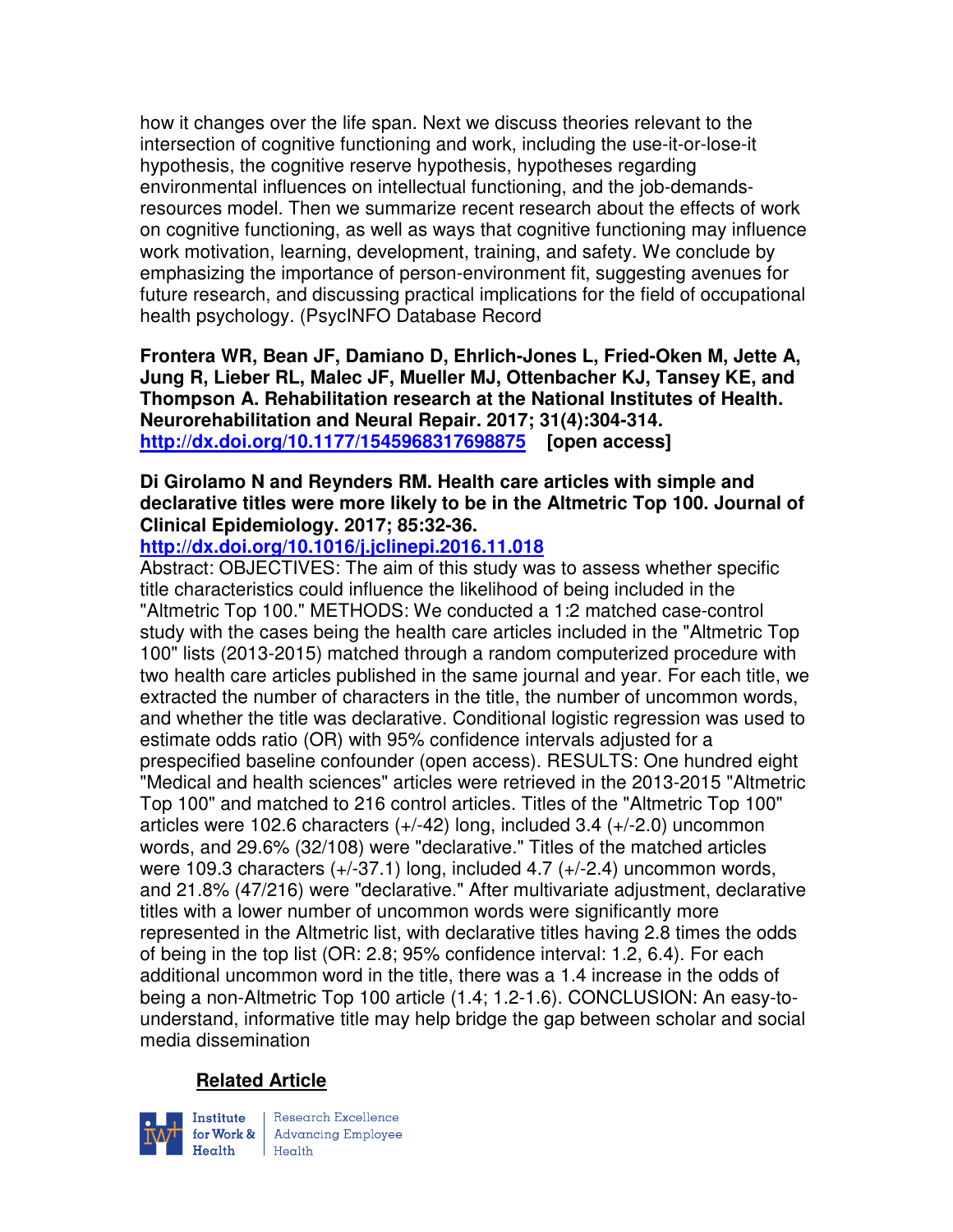**McGowan J. Measuring most informative titles (declarative titles) as a knowledge translation dissemination tool is possible using altmetrics. Journal of Clinical Epidemiology. 2017; 85:12-13. http://dx.doi.org/10.1016/j.jclinepi.2017.03.009** 

## **Grigorovich A, Stergiou-Kita M, Damianakis T, Le Dorze G, Lemsky C, and Hebert D. Persons with brain injury and employment supports: long-term employment outcomes and use of community-based services. Brain Injury. 2017; 31(5):607-619.**

## **http://dx.doi.org/10.1080/02699052.2017.1280855**

Abstract: OBJECTIVES: To understand how employment services (ES) are provided to persons with brain injuries (PWBIs) in Ontario, Canada, and the impact service delivery has on competitive-employment outcomes. DESIGN AND METHODS: A mixed-method case study of one community-based agency that provides specialized services to PWBIs. Relationships between demographic, service-related variables and employment outcomes (2009-2014) were analysed using chi-squares and analyses of variance. In addition, 14 interviews were conducted and analysed using thematic analysis. RESULTS: PWBIs accessed services on average of 16 years post injury; 64% secured at least one competitive-employment job, which was how employment success was defined in this study. Average job tenure was 368 days, and average job intensity was 3.8 hours/day. Employment success was significantly associated ( $p < 0.05$ ) with use of job development, job coaching, case management and job retention services. Interviews revealed that PWBIs were provided five services: job goal(s) identification, assessment of work-related abilities/skills, job development, onthe-job supports and job retention assistance. Challenges to ES delivery included lack of suitable jobs and hiring incentives, and difficulties in establishing natural supports at the workplace. CONCLUSIONS: PWBIs' employment outcomes may be supported through provision of ES to assist with: the development of realistic job goals and job-finding skills, securing work, on-the-job coaching and advocacy with employers

**Lavoie CA, Voaklander D, Beach JR, and Gross DP. The association between rurality and return to work for workers' compensation claimants with work-related musculoskeletal injuries: an analysis of workers who failed to return to work within typical healing time frames. International Journal of Occupational Medicine and Environmental Health. 2017; 30(5):1- 15.** 

# **http://dx.doi.org/10.13075/ijomeh.1896.00926**

Abstract: OBJECTIVES: The objectives of this study have been to: 1) describe and compare urban and rural injured worker populations in Alberta, Canada; 2) identify return-to-work outcomes in urban and rural populations; 3) examine the relationship between geographic location of residence and recovery from workrelated musculoskeletal injury; and 4) investigate if this relationship is attenuated after controlling for other known risk factors. MATERIAL AND METHODS: This

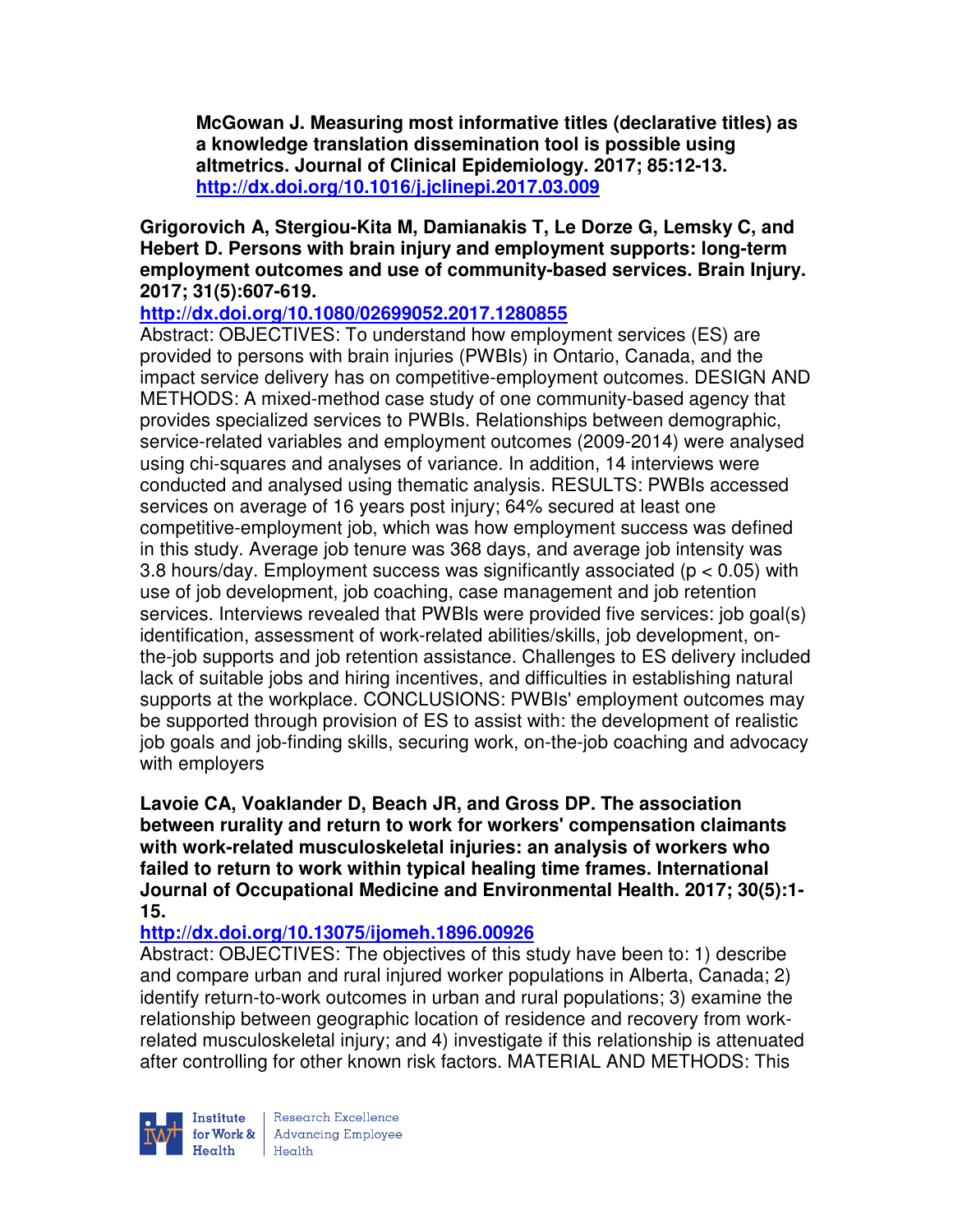study was a secondary analysis utilizing data of a population of musculoskeletal injury claimants who underwent clinical/RTW (return to work) assessment between December 2009 and January 2011 collected by the Workers' Compensation Board of Alberta. Descriptive statistics were computed for 32 variables and used for comparing urban and rural workers. The logistic regression analysis was performed to test the association between geographic location of residence and likelihood of return-to-work. RESULTS: Data on 7843 claimants was included, 70.1% of them being urban and 29.9% - rural. Rural claimants tended to have spent less time in formal education, have a blue-collar job, have no modified work available, have a diagnosed comorbidity, and not been enrolled in a specialized rehabilitation program. They were 1.43 (1.12-1.84) times the odds more likely than urban claimants to be continuing to receive full disability benefits 90 days after their RTW assessment, and 1.68 (1.06-2.67) times the odds as likely to report a recurrence of receiving disability benefits. CONCLUSIONS: Rural residence was associated with prolonged work disability, even after controlling for age, job type, education level, health utilization and other potential confounders. Further research is required to explore why injured workers in rural settings experience prolonged reception of disability benefits and have greater rates of recurrence of receiving disability benefits. Int J Occup Med Environ Health 2017;30(5)

### **Martinez Garcia L, Pardo-Hernandez H, Superchi C, Nino de Guzman E, Ballesteros M, Ibargoyen Roteta N, McFarlane E, Posso M, and et al. Methodological systematic review identifies major limitations in prioritization processes for updating. Journal of Clinical Epidemiology. 2017; 86:11-24.**

# **http://dx.doi.org/10.1016/j.jclinepi.2017.05.008**

Abstract: OBJECTIVES: The aim of the study was to identify and describe strategies to prioritize the updating of systematic reviews (SRs), health technology assessments (HTAs), or clinical guidelines (CGs). STUDY DESIGN AND SETTING: We conducted an SR of studies describing one or more methods to prioritize SRs, HTAs, or CGs for updating. We searched MEDLINE (PubMed, from 1966 to August 2016) and The Cochrane Methodology Register (The Cochrane Library, Issue 8 2016). We hand searched abstract books, reviewed reference lists, and contacted experts. Two reviewers independently screened the references and extracted data. RESULTS: We included 14 studies. Six studies were classified as descriptive (6 of 14, 42.9%) and eight as implementation studies (8 of 14, 57.1%). Six studies reported an updating strategy (6 of 14, 42.9%), six a prioritization process (6 of 14, 42.9%), and two a prioritization criterion (2 of 14, 14.2%). Eight studies focused on SRs (8 of 14, 57.1%), six studies focused on CGs (6 of 14, 42.9%), and none were about HTAs. We identified 76 prioritization criteria that can be applied when prioritizing documents for updating. The most frequently cited criteria were as follows: available evidence (19 of 76, 25.0%), clinical relevance (10 of 76; 13.2%), and users' interest (10 of 76; 13.2%). CONCLUSION: There is wide variability and

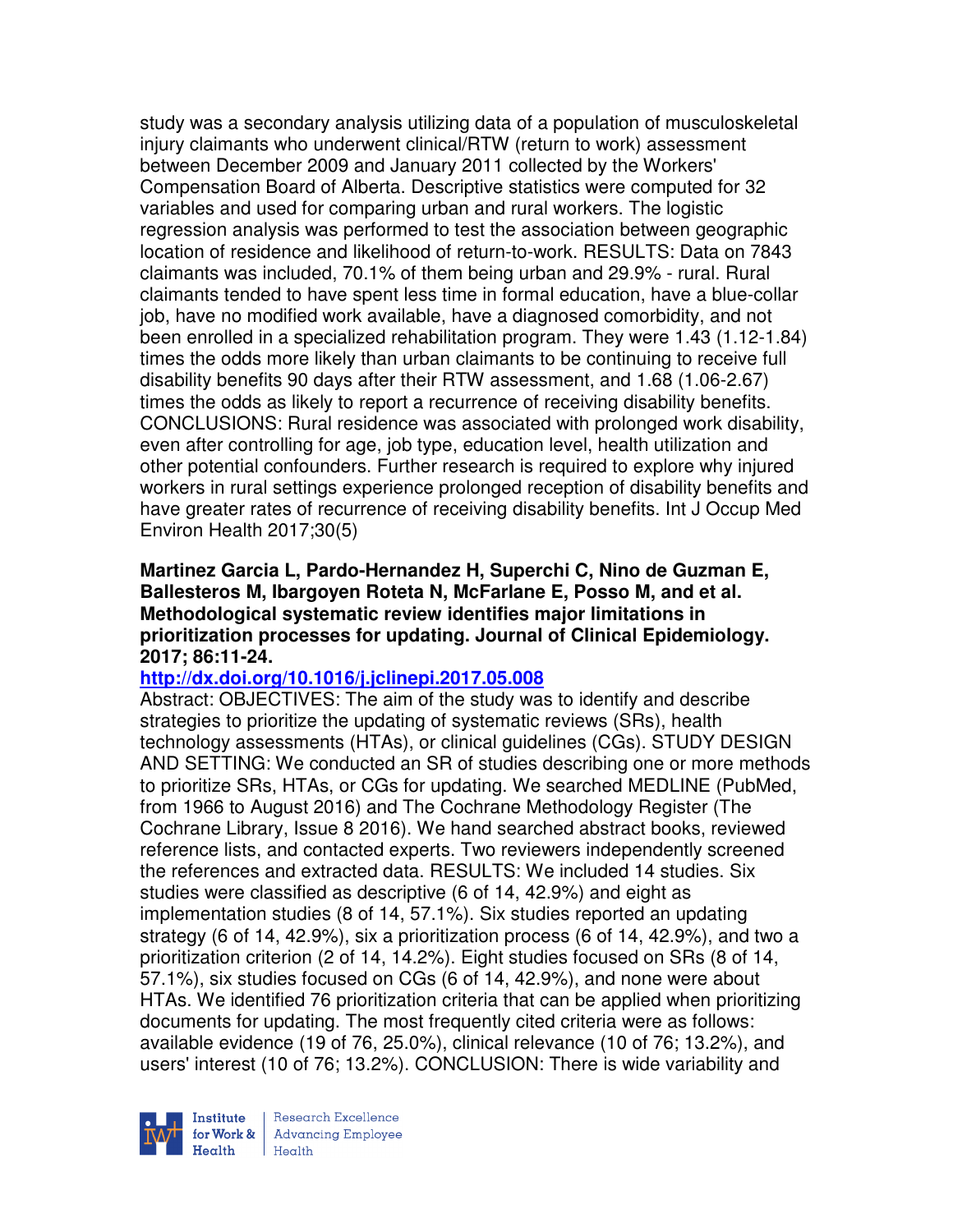suboptimal reporting of the methods used to develop and implement processes to prioritize updating of SRs, HTAs, and CGs

**Rashid M, Kristofferzon ML, Nilsson A, and Heiden M. Factors associated with return to work among people on work absence due to long-term neck or back pain: a narrative systematic review. BMJ Open. 2017; 7(6):e014939. http://dx.doi.org/10.1136/bmjopen-2016-014939 [open access]** Abstract: OBJECTIVE: The purpose of this narrative systematic review was to summarise prognostic factors for return to work (RTW) among people with longterm neck/shoulder or back pain. METHODS: A systematic literature search was performed through three databases (Medline, CINAHL and PsycINFO) for studies published until February 2016. Only observational studies of people on work absence (a per thousand yen2 weeks) due to neck/shoulder or back pain were included. The methodological quality of the included studies was assessed using guidelines for assessing quality in prognostic studies on the basis of Framework of Potential Biases. Factors found in the included studies were grouped into categories based on similarities and then labelled according to the aspects covered by the factors in the category. RESULTS: Nine longitudinal prospective cohort studies and one retrospective study fulfilled the inclusion criteria. From these, five categories of factors were extracted. Our findings indicate that recovery beliefs, health-related factors and work capacity are important for RTW among people with long-term neck or back pain. We did not find support for workplace factors and behaviour being predictive of RTW. CONCLUSIONS: Our findings suggest that recovery beliefs, perceived health and work capacity may be important targets of intervention for people with longterm neck or back pain. However, more high-quality prospective studies are needed to confirm the results and improve our understanding of what is needed to facilitate RTW in this population

## **Solvang PK, Hanisch H, and Reinhardt JD. The rehabilitation research matrix: producing knowledge at micro, meso, and macro levels. Disability and Rehabilitation. 2017; 39(19):1983-1989.**

# **http://dx.doi.org/10.1080/09638288.2016.1212115**

Abstract: PURPOSE: EU policy documents and health scholars point out that in order to understand the complexity of modern health systems, as well as to devise appropriate policy responses, considering micro, meso, and macro levels is indispensable. This article aims to develop an analytical framework for how rehabilitation as an interdisciplinary field can be framed in such a three-level framework. METHODS: This is a conceptual paper based on recent contributions to the development of a theory of rehabilitation. The paper applies sociological theory to build an analytical framework for a holistic understanding of rehabilitation. RESULTS: Three groups of agents in the field of rehabilitation are identified: individuals with disabilities, professionals, and governmental authorities. The paper systematizes how these agents are positioned and act at micro, meso, and macro levels. In the intersection between the three levels of

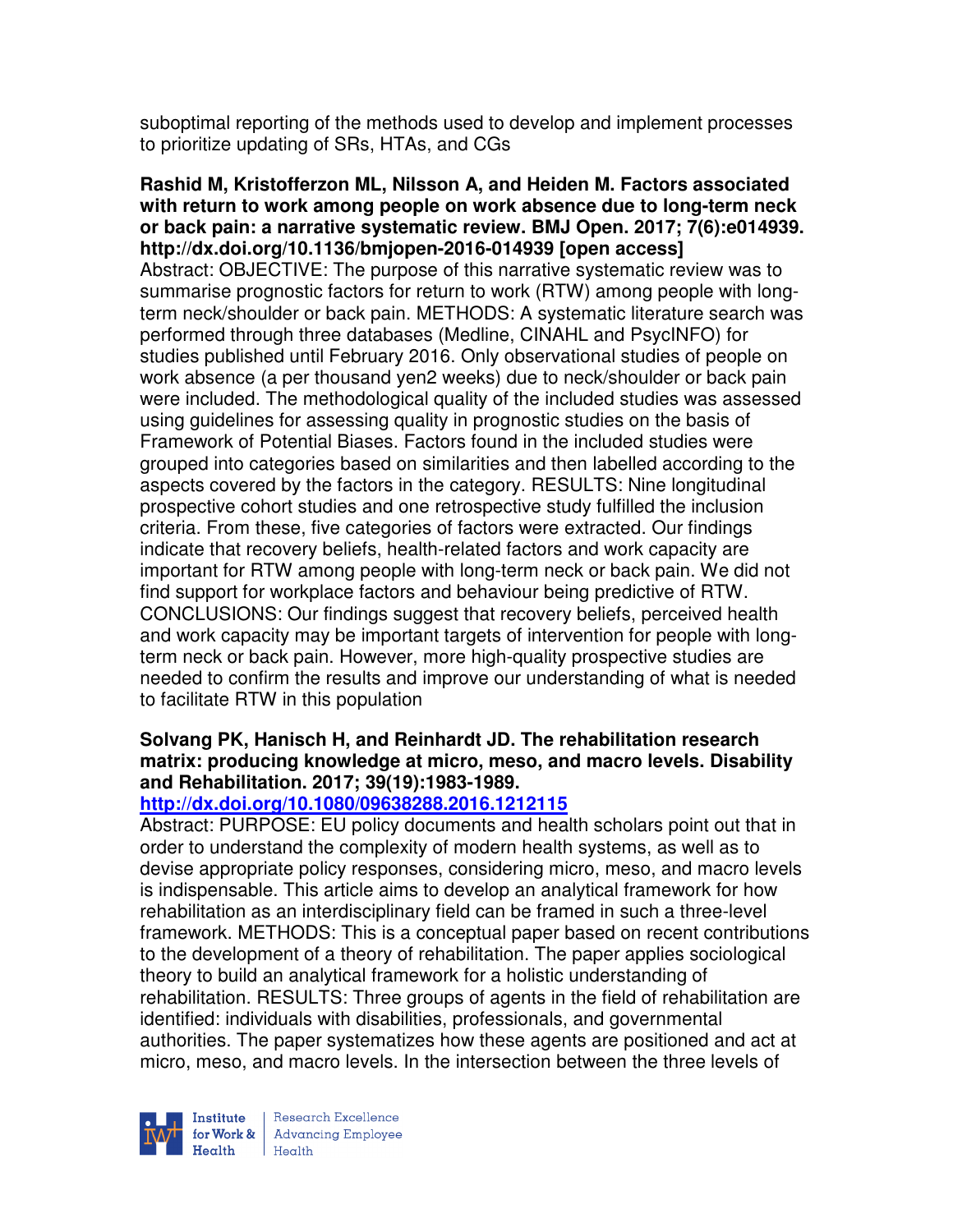society and the three groups of actors, a nine-cell table emerges. In the cells of the table, key examples of important social processes to study in the field of disability and rehabilitation are identified. At the micro level, individuals experience a daily life relevant to rehabilitation, professionals ask what works in therapy, and policy authorities promote a strong work ethic. At the meso level, individuals with disabilities act as service user groups, professionals develop organizational designs and the policy authorities ask for cost-effective services. At the macro level, organizations representing people with disabilities lobby, professionals negotiate authorization issues, and the policymaking authorities must identify what can count as just distribution of services. The nine cells of the table are elaborated on by presenting relevant current studies exemplifying each cell. CONCLUSION: To systematize societal levels and agents involved is to enhance the understanding of rehabilitation as an interdisciplinary field of research. Implications for rehabilitation Rehabilitation practice and research must relate to different levels of society and identify different social agents. Service users are not only individuals receiving therapy, but also organized agents influencing the organization of rehabilitation services as well as priorities made at the level of policy development. Both the results produced by health professionals doing a clinical trial and political scientists studying rehabilitation policy disputes will improve when placed in a wide frame of knowledge production

#### **Suman A, Bostick GP, Schaafsma FG, Anema JR, and Gross DP. Associations between measures of socio-economic status, beliefs about back pain, and exposure to a mass media campaign to improve back beliefs. BMC Public Health. 2017; 17(1):504.**

**http://dx.doi.org/10.1186/s12889-017-4387-4 [open access]** Abstract: BACKGROUND: Low back pain (LBP) is one of the most common and costly healthcare problems worldwide. Disability from LBP is associated with maladaptive beliefs about the condition, and such beliefs can be influenced by public health interventions. While socioeconomic status (SES) has been identified as an important factor in health literacy and inequalities, not much is known about the association between SES and beliefs about LBP. Therefore, this study examined the relationship between measures of SES and the belief that one should stay active through LBP in a representative sample of the general population in Alberta, Canada. We also examined the association between measures of SES and self-reported exposure to a LBP mass media health education campaign. METHODS: Population-based surveys from 2010 through 2014 were conducted among 9572 randomly selected Alberta residents aged 18-65 years. Several methods for measuring SES, including first language, education, employment status, occupation, and annual household income, were included in multivariable logistic regression modeling to test associations between measures of SES and outcomes. RESULTS: Univariable analysis showed that age, language, education, employment, marital status, and annual household income were significantly associated with the belief that one should

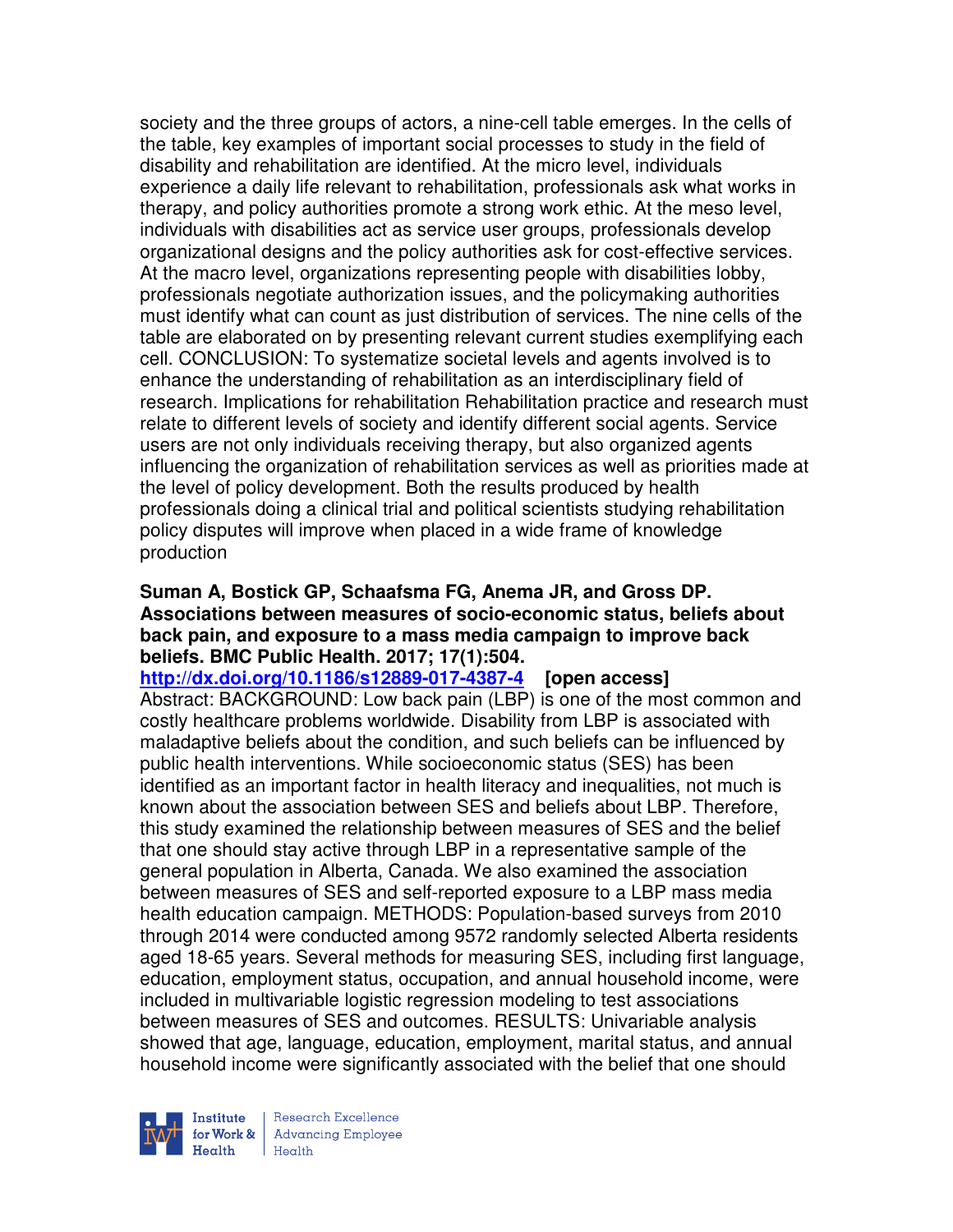stay active through LBP. In multivariable analysis, income was the variable most strongly correlated with this belief (odds ratios ranged from 1.04 to 1.62 for the highest income category,  $p = 0.005$ ). Univariable analysis for exposure to the campaign showed age, language, education, employment, and occupation to be significantly associated with self-reported exposure, while only education ( $p =$  $0.01$ ) and age ( $p = 0.001$ ) remained significant in multivariable analysis. CONCLUSIONS: Individuals with higher annual income appear more likely to believe that one should stay active during an episode of LBP. Additionally, targeted information campaigns are recalled more by low SES groups and may thus assist in reducing health disparities. More research is needed to fully understand the association between socioeconomic factors and LBP and to target campaigns accordingly

#### **de Wind A, Boot CRL, Sewdas R, Scharn M, van den Heuvel SG, and van der Beek AJ. Do work characteristics predict health deterioration among employees with chronic diseases? Journal of Occupational Rehabilitation. 2017; [epub ahead of print].**

## **http://dx.doi.org/10.1007/s10926-017-9716-z**

Abstract: Purpose In our ageing workforce, the increasing numbers of employees with chronic diseases are encouraged to prolong their working lives. It is important to prevent health deterioration in this vulnerable group. This study aims to investigate whether work characteristics predict health deterioration over a 3 year period among employees with (1) chronic diseases, and, more specifically, (2) musculoskeletal and psychological disorders. Methods The study population consisted of 5600 employees aged 45-64 years with a chronic disease, who participated in the Dutch Study on Transitions in Employment, Ability and Motivation (STREAM). Information on work characteristics was derived from the baseline questionnaire. Health deterioration was defined as a decrease in general health (SF-12) between baseline and follow-up (1-3 years). Crude and adjusted logistic regression analyses were performed to investigate prediction of health deterioration by work characteristics. Subgroup analyses were performed for employees with musculoskeletal and psychological disorders. Results At follow-up, 19.2% of the employees reported health deterioration ( $N = 1075$ ). Higher social support of colleagues or supervisor predicted health deterioration in the crude analyses in the total group, and the groups with either musculoskeletal or psychological disorders (ORs 1.11-1.42). This effect was not found anymore in the adjusted analyses. The other work characteristics did not predict health deterioration in any group. Conclusions This study did not support our hypothesis that work characteristics predict health deterioration among employees with chronic diseases. As our study population succeeded continuing employment to 45 years and beyond, it was probably a relatively healthy selection of employees

**Wolfenden L, Yoong SL, Williams CM, Grimshaw J, Durrheim DN, Gillham K, and Wiggers J. Embedding researchers in health service organizations improves research translation and health service performance: the** 



Research Excellence **Institute** Research Excellence<br> **for Work &**<br>
Advancing Employee Health